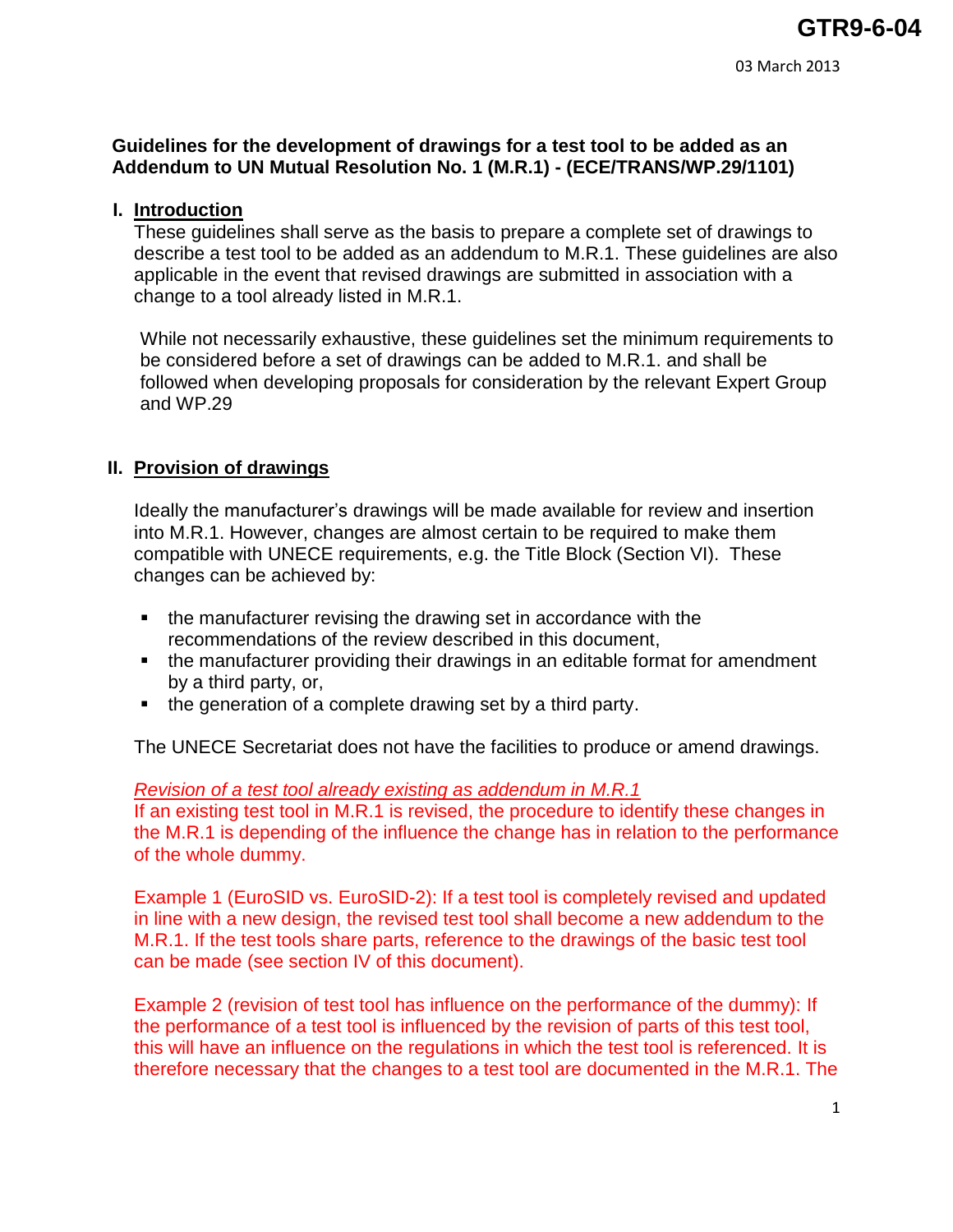addendum of this test tool shall be extended by a documentation of the revised parts in Annex 1 *[add example]* of the addendum in M.R.1 accordingly. The documentation shall also include the version of the regulation, for which the updated / revised tool is used.

Example 3 (revision of test tool has no influence of the performance of the dummy): If changes to a test tool are not influencing the performance of the dummy, it is also recommended to document the changes in Annex 1 of the addendum of this test tool.

#### **III. Process to incorporate drawings for a test tool in the M.R.1**

To prepare a set of drawings, a step based approach to check completeness, consistency and correctness of the individual drawings is recommended.

- Review of the individual drawings ("review on surface level") Section IV.
- Check consistency of drawings with the physical tool ("deep dive") Section V.
- Revision of the Title Block of the Drawings Section VI.
- Prepare draft proposal for the addendum to the M.R.1 Section VII

The review of the individual drawings shall be performed according to Section IV to VI to prepare the drawings in a uniform standardised form.

#### **IV. Surface Level Review of drawings**

Ideally the drawing set required for inclusion in an addendum to the Mutual Resolution will be provided by the manufacturer of the test tool in question. However, in addition to checking for accuracy and completeness, these drawings have to be checked to ensure that they are appropriate for inclusion in M.R.1.

The following list, while not necessarily exhaustive, indicates the type of detail to be reviewed and revised to be considered as "engineering drawings".

- It is inappropriate for the UN to publish material that gives specific endorsement to a manufacturer or supplier. Manufacturer or brand names/logos shall be removed from the drawing.
- All essential dimensions and tolerances shall be provided on the drawing.
- **Parts whose mass and/or centre of gravity can affect the performance of the tool** must be identified and their location and mass properties e.g. mass or moment of inertia detail provided on the drawing as necessary.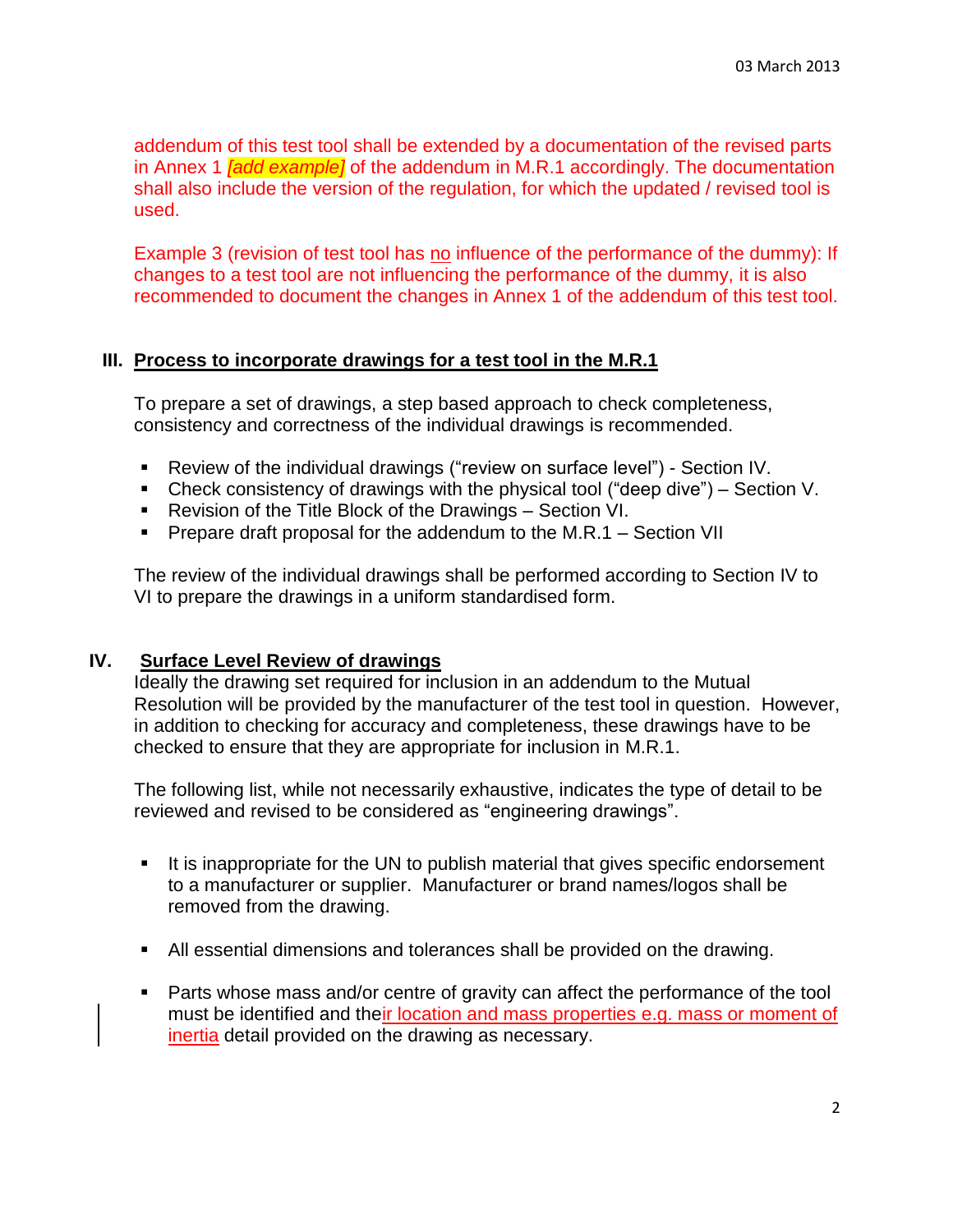- Sensor measurement locations (for those sensors to be used in regulation) shall be defined within the dummy in the appropriate assembly.
- Where manufacturer/brand names are used to identify particular materials that are necessary for the performance/durability of the tool (e.g. urethane) these references shall be replaced with the material properties.
- National or international norms, e.g. ISO, SAE, ASTM, etc. shall be used wherever appropriate to describe material and/or parts properties, e.g.
	- Threads Metric ISO 724 M Thread (metric ISO 724 thread) Standard in Europe)
	- ASTM Aluminium 7075-T6
- Brand names shall be replaced with generic descriptions, e.g.
	- "Loctite 290"  $\rightarrow$  Thread Locking Adhesive, operating temperature, -55 $\degree$ C to +150°C
- Manufacturing processes shall be removed and replaced with objective description of the outcomes required, e.g. hardness, surface finish, etc.

In the case that test tools share parts, section 2 (General provisions) paragraph 2.5 of the M.R.1 applies:

*"In the event that a test tool shares parts with another tool registered within this Mutual Resolution, the drawings are not duplicated but reference is made to a master drawing in a "parent" Addendum."*

This means that a reference to the existing specific part(s) of an addendum of a test tool is made in a new addendum to M.R.1 for a new test tool sharing these specific part(s) with a test tool already existing in M.R.1.

While 3D-drawings are not considered to be used for describing and defining a test tool, these drawings can be foreseen on a comprehensive basis to visualise a complete test tool or single parts of a test tool for explanatory purpose.

## **V. Consistency of the drawing set with the physical test tool.**

It is recommended that this check for consistency, completeness and correctness ("deep dive") is performed by comparing 100% of the parts of the test tool with the drawings in which they are described.

However, with the agreement of the Contracting Parties (in accordance with the voting arrangements of the 1958 and/or 1998 Agreements as appropriate) at the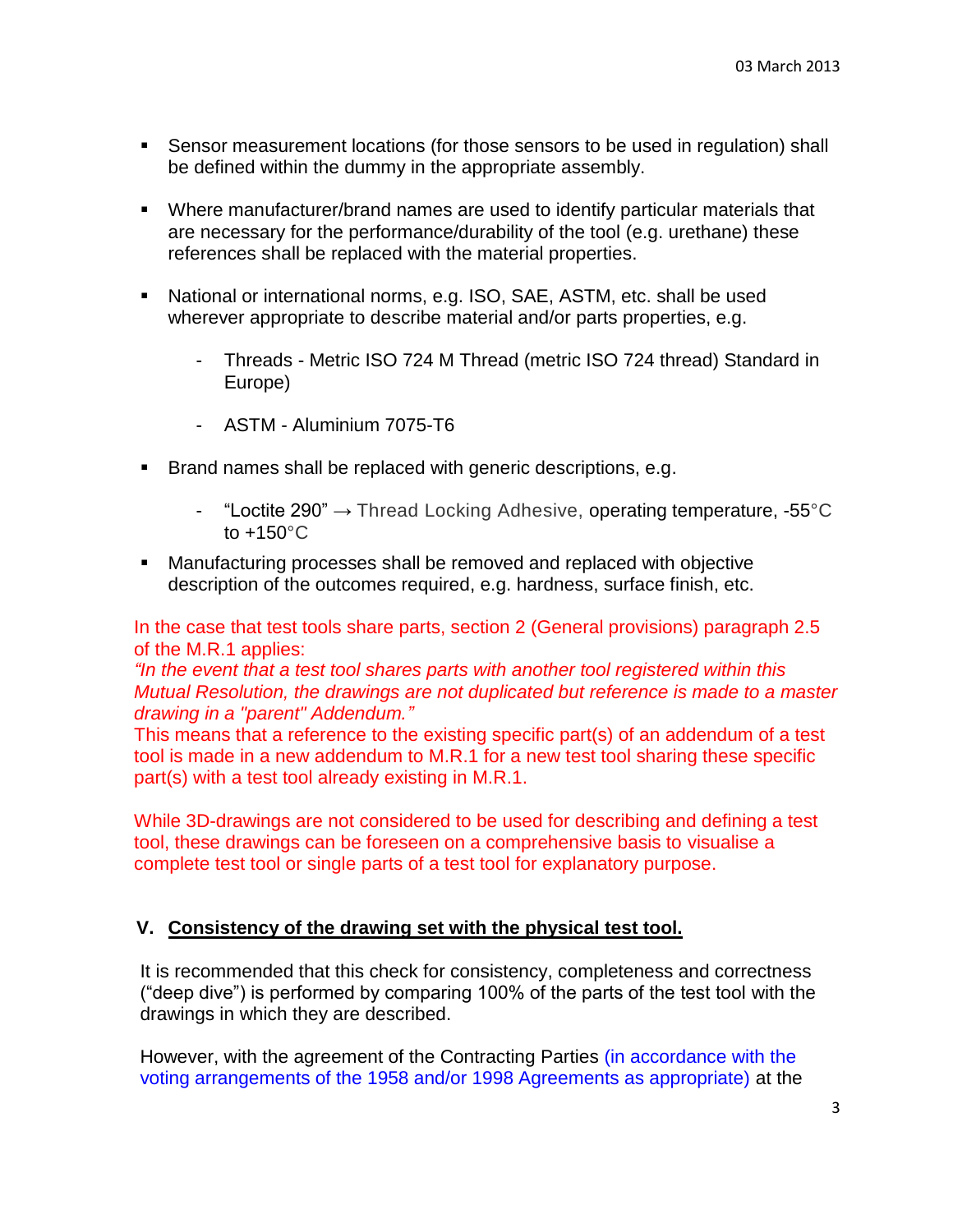relevant Group of Experts, this check may be performed on a selection of less than 100% of the parts of this tool. If this approach is adopted it is necessary to ensure that the selection is representative of the complete test tool (random sample) and will include the significant parts of the tool (i.e. ignoring basic parts such as fasteners and other common parts that may be sourced openly in the market) and those parts that are identified as being critical to the tool's performance.

The methodology used for the checks can be either the:

- "Measuring-Approach" dismantling and measuring the individual assembly parts, or,
- "3D-Approach" using digitised data, which has been generated based on 3Dmeasurements of the physical test tool.

### **VI. Title Block**

This section describes certain essential elements of the title block. The example shown is indicative and the general style and content may differ between various drawing sets.

• Main reference to read – "UN: MUTUAL RESOLUTION (M.R.1)". This generic term identifies the UN as the principal custodian of the drawing.

Under "Drawing Title", a specific UN name for the test tool, common with its description within UN GTR's or UN ECE regulations should be used for the principal description, e.g. "BioRID II-UN". This descriptor will differentiate the tool from, e.g., R&D variants.

• The manufacturer's drawing number should be retained but an official UN drawing number shall be placed in the same box of the title block immediately preceding the manufacture's number. In accordance with the Mutual Resolution, the UN drawing number will use the official number of M.R.1, followed by the reference to the specific Addendum (Add.\*). Due to the number of parallel developments at the time of adoption of M.R.1, the first Addenda have been reserved as follows:

| ECE/TRANS/WP.29/1101/Add.1 |
|----------------------------|
| ECE/TRANS/WP.29/1101/Add.2 |
| ECE/TRANS/WP.29/1101/Add.3 |
| ECE/TRANS/WP.29/1101/Add.4 |
|                            |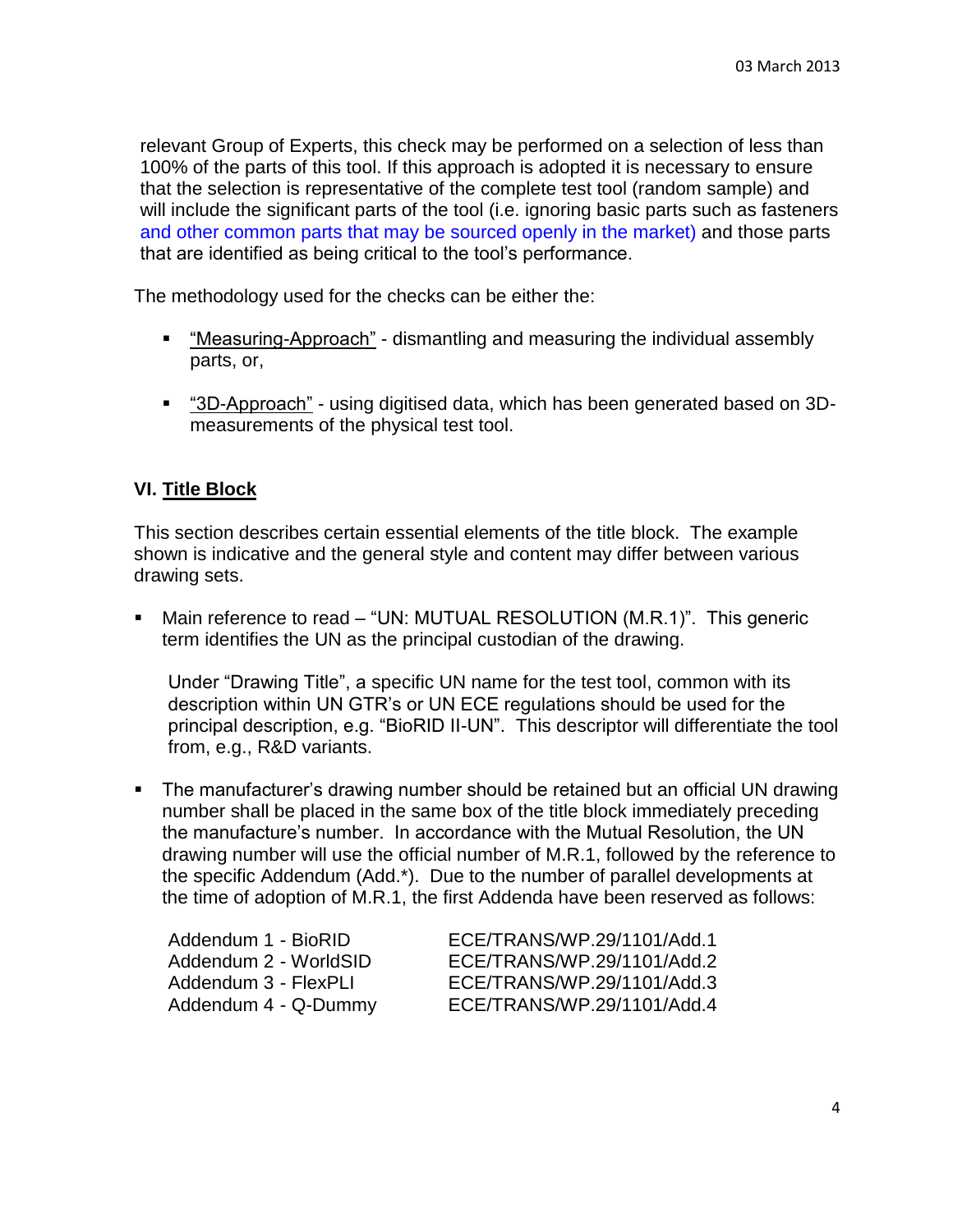### Each drawing will then be defined by a unique number for the test tool in question. The full sequence will then read as: ECE/TRANS/WP.29/1101/Add.1/Dwg.1



## Title Block: Example

#### **VII. Prepare draft proposal for the addendum to the M.R.1**

- **For efficiency, it is recommended that the preparation of an addendum, and in** particular the drawing review, be conducted firstly by a small group with specific experience and expertise with the test tool under consideration. Nevertheless, the proposal should be subject to wider review prior to its presentation to the Group of Experts.
- While a drawing set is expected for each test tool, the structure of an addendum will necessarily vary in response to the complexity of test tool under consideration. The drafting group should ensure that the proposed text includes all that is necessary to ensure the correct assembly, disassembly, maintenance and calibration of the tool.
- When working on the basis of the manufacturer's manual, the guidelines in Section IV (regarding appropriate content) should be followed. Care should be